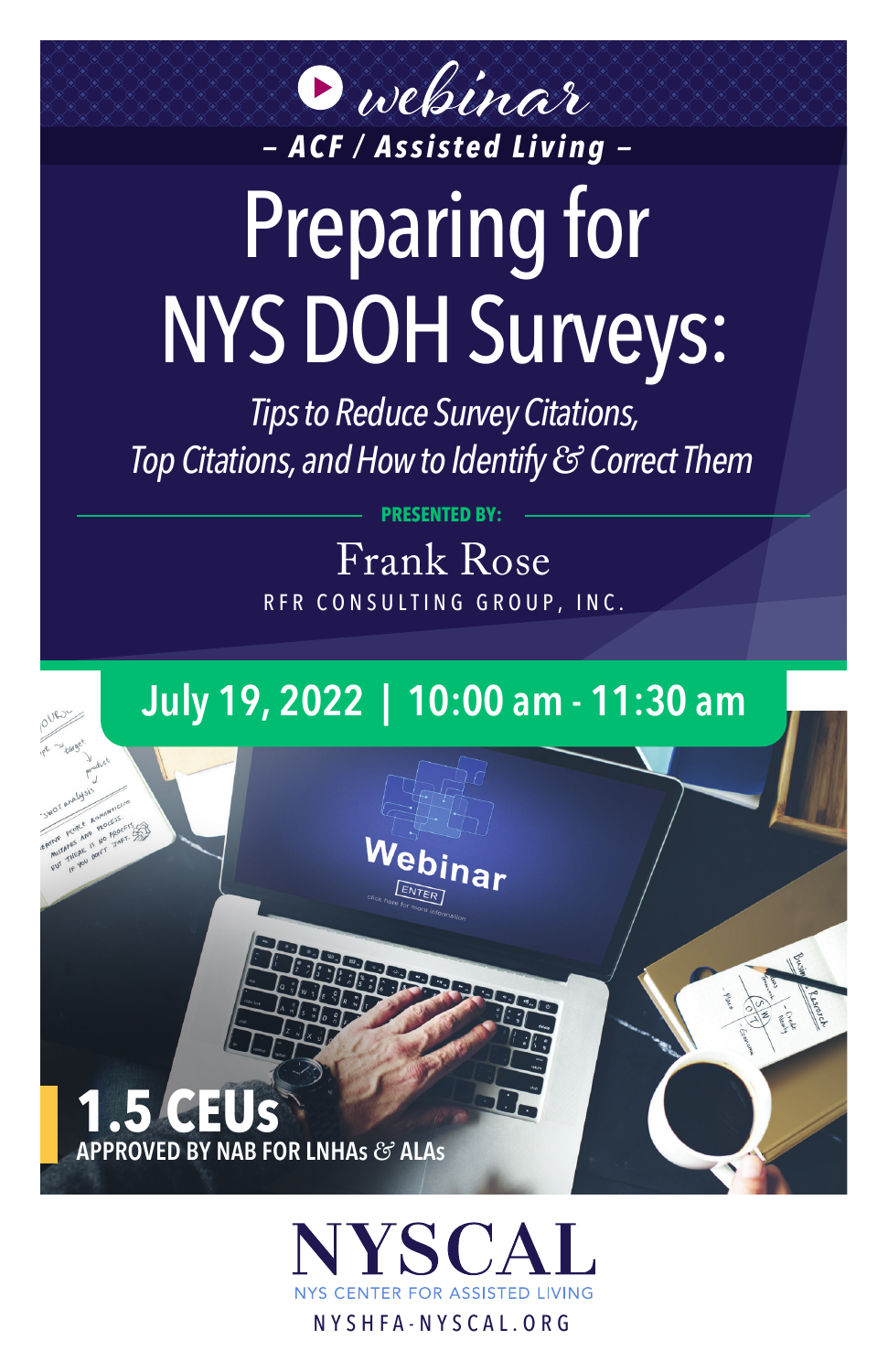#### **PROGRAM OVERVIEW:**

*Preparing for a NYS DOH Survey is an essential part of an ACF operation. This session will focus on areas of operation most frequently cited and present tips and tools to better help you prepare for when the survey team arrives at your door.*

#### **TARGET AUDIENCE:**

*Administrators, Executive Directors, Nursing Staff, and other Interdisciplinary Team Members*

### **SPEAKER:**

**FRANK ROSE** has been a professional industry consultant throughout New York State since 2008 with RFR Consulting Group, Inc. Before creating RFR, Frank worked for more than 27 years with the New York State Departments of Health (NYS DOH) and Social Services as the Director of the Bureau of Policy and Standards and Director of the Bureau of Surveillance and Enforcement for Adult Care Facilities and Assisted Living.

As an RFR Consultant, he brings his expertise as a specialist in adult residential care policy, statute, regulation, surveillance and training, to providers and professional associations. He conducts operational and quality reviews, mock surveys and other survey preparedness and post-survey activities including development of policy and procedures, deficiency correction, mentoring and training of key personnel and staff, targeted review and training on specific service areas or operational issues and application preparation. He has provided expert witness services to operators and attorneys and has been a member of various NYS DOH and provider association work groups. He holds a Master's Degree in Social Work, is certified by New York State as a Licensed Master Social Worker and is a member of the Academy of Certified Social Workers.

JULY 19 • WEBINAR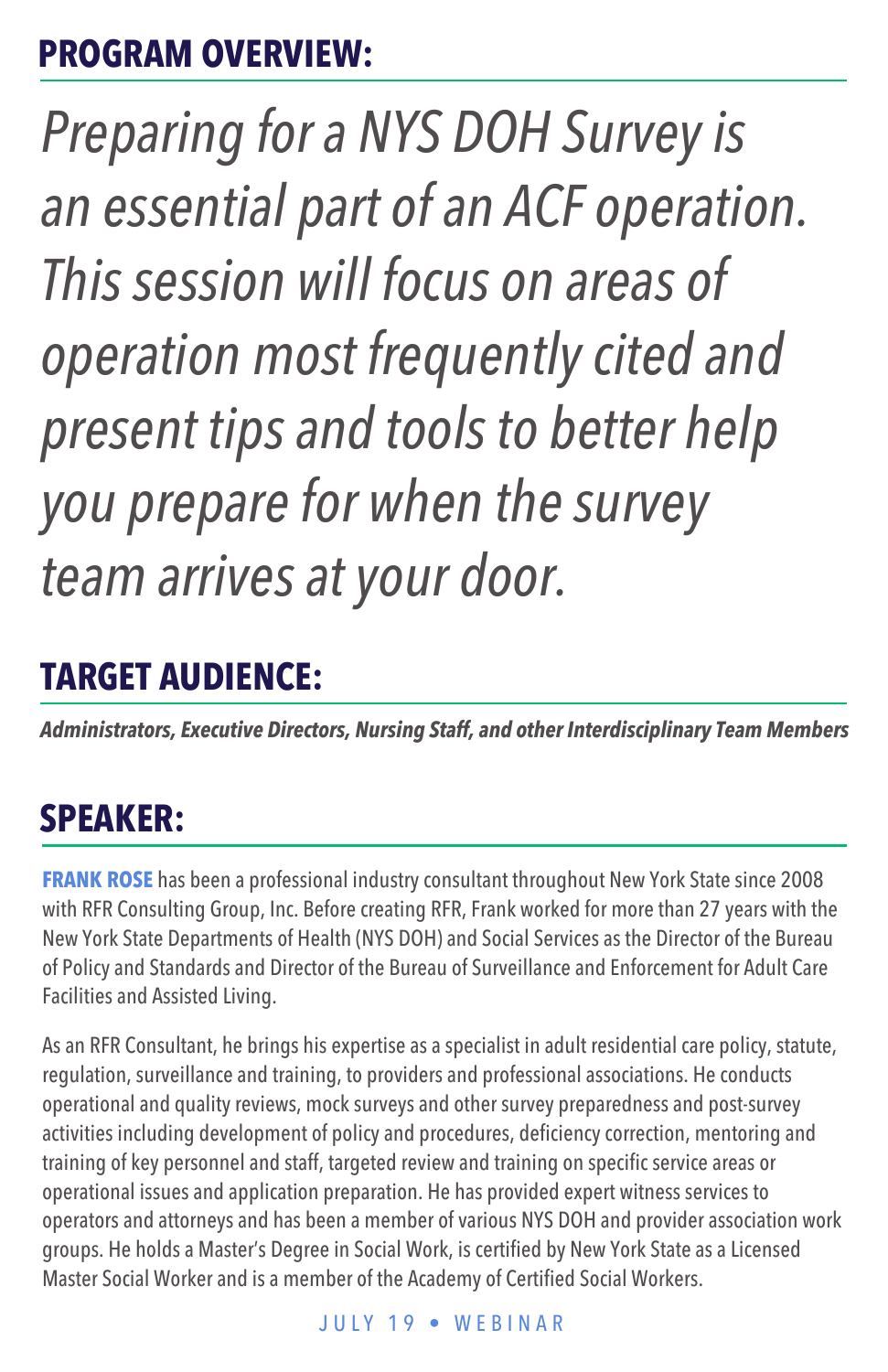# **GENERAL INFORMATION** & **DETAILS**



*Non-Members* **\$175**

 *Available for LNHAs and ALAs*

**Tuesday, July 19, 2022 | 10:00 am —11:30 am**

**PLEASE NOTE!** *Cost per connection. Multiple participants may listen in on one connection at the cost of one registration. Multiple connections from the same facility will be invoiced an additional registration fee.*

#### **CONFIRMATIONS**

*Confirmations will be sent once a registration is processed. Connection information will be issued one day prior with the information below:*

- A link to the webinar program and call-information
- A credit form
- Handouts
- An evaluation form

#### **NYSHFA | NYSCAL's CANCELLATION POLICY**

*No refund will be issued after the webinar.*

#### **QUESTIONS?**

#### Erin Armstrong

**PH:** 518.462.4800 ext. 22 **| E:** earmstrong@nyshfa-nyscal.org

NYSHFA-NYSCAL.ORG